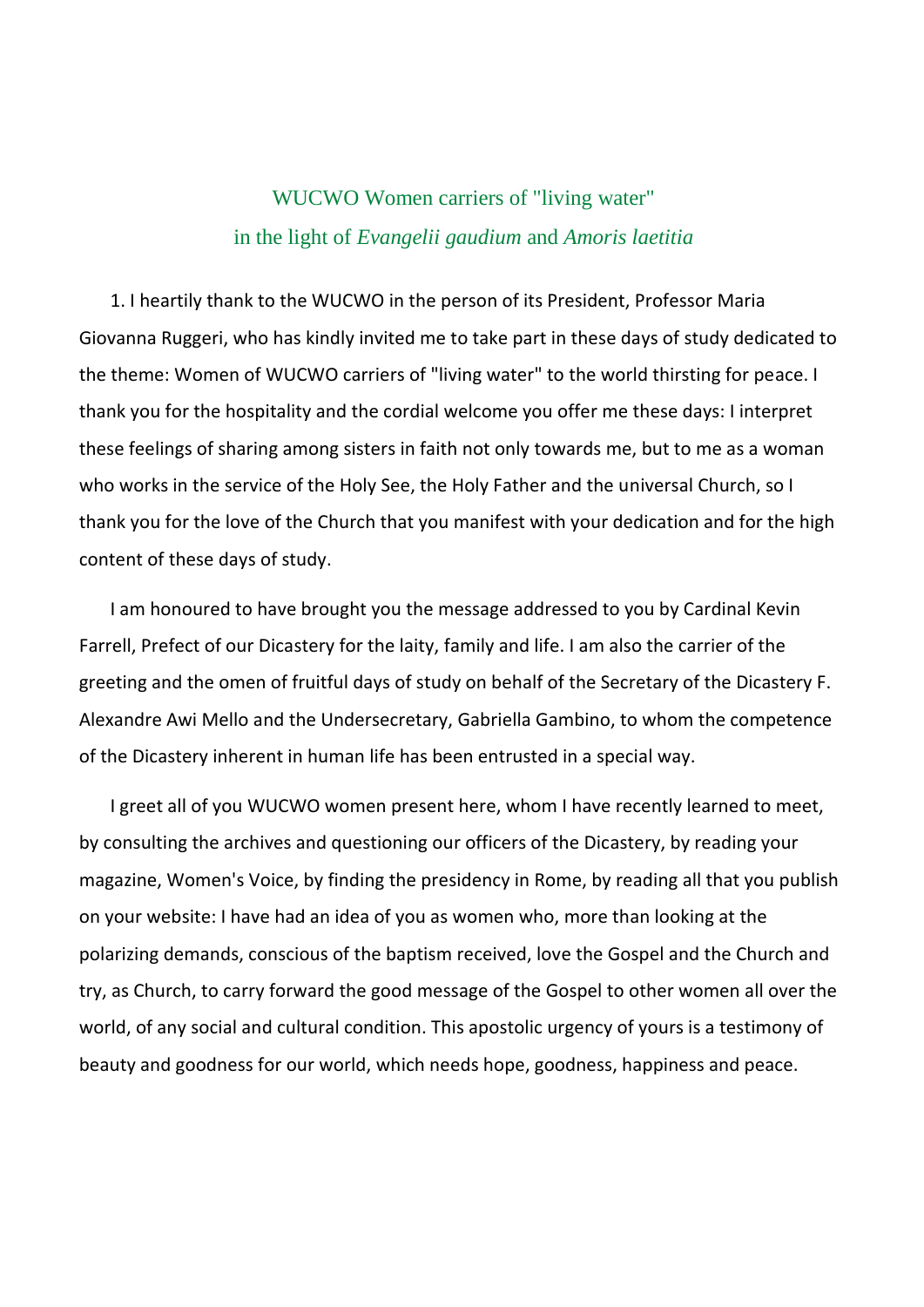What I have been able to know about you has been enough for me to become attached to the objective of this trip to Senegal - not very easy for a woman like me married and mother of two daughters - full of meaning because it allows me to share, as a sister in faith, the requests and concerns that the recent magisterium of Pope Francis, in the footsteps of his predecessors, entrusts to us as women in the Church and in the world.

2. Let us come to the theme of these days of study and to the specific title entrusted to me: Women of WUCWO carrying "living water" to the world thirsting for peace, in the light of Evangelii gaudium and Amoris laetitia.

If we look at our societies, if we think of what many Episcopal Conferences inform us during the ad limina visits to our Dicastery, we ask ourselves a question: but the world is really thirsty? the men and women of today that we meet every day, are really thirsty?

Sometimes it seems that a total indifference reigns, as well as sufficiency, a true lack of thirst also in ourselves. Or because we always feel satiated by the many things we do, satiated by being very busy, by being permanently busy, as Pope Francis called it last October 9, commenting on the Gospel of Martha and Mary1, or also because, without courage and without breath, we believe that little can change, victims of indolence and mortal laziness2.

So around us, and sometimes within ourselves, there is a lack of thirst. In this regard, the analysis proposed by Pope Francis in the Apostolic Exortation Evangelii gaudium, n. 83, is very effective: «And so the biggest threat of all gradually takes shape… A tomb psychology thus develops and slowly transforms Christians into mummies in a museum. Disillusioned with reality, with the Church and with themselves, they experience a constant temptation to cling to a faint melancholy, lacking in hope, which seizes the heart like "the most precious of the devil's potions". (GEORGES BERNANOS, Journal d'un curé de campagne, Paris, 1974, p. 135). Called to radiate light and communicate life, in the end

 $\overline{a}$ 

<sup>1</sup> Cf. https:/[/www.vaticannews.va/it/papa-francesco/messa-santa-marta/2018-10/papa-francesco-](http://www.vaticannews.va/it/papa-francesco/messa-santa-marta/2018-10/papa-francesco-) santamarta-omelia-09-10-2018.html

<sup>2</sup> Cf. *EG* 83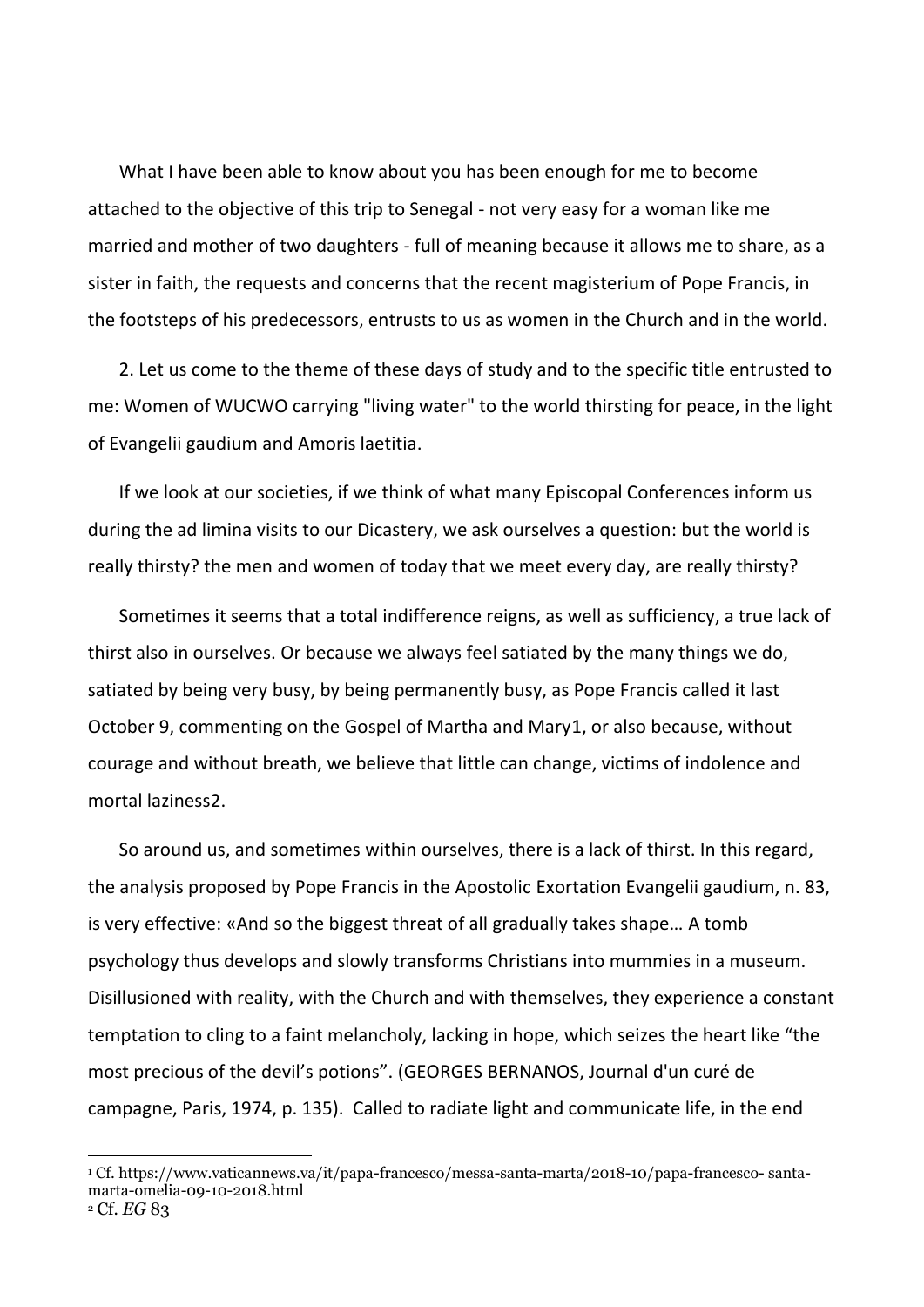they are caught up in things that generate only darkness and inner weariness, and slowly consume all zeal for the apostolate».

To whom and for what purpose bring living water then, if there is no need for this water, if there is no thirst for living water?

3. We are called, as women of this time, and you, as women of WUCWO, to awaken the thirst, the thirst for good, for love, for hope, for beauty, for peace, for trust, for faith. To awaken a thirst that is dozy, trained, held back - more or less voluntarily. It is a very important task today and if we do not dedicate ourselves to it, our words and our actions could be wasted, useless.

How to awaken this thirst?

We are helped by the intense episode of the encounter between the Samaritan woman and Jesus at the well of Sychar (cf. Jn 4:1-42), in which Jesus arrives "tired from the journey". Not then a superman, but rather a man who arrives at midday tired from the journey. Moreover, not having a container to collect water, he asks for water. So, he appears to be in need. To whom? A woman from Samaria. We know well, as the evangelist John comments laconically, that the Jews had no relationship with the Samaritans (cf. Jn. 4:9). In this intense, respectful, sincere dialogue, the request is reversed: from the fact that it is Jesus to ask the woman for water, in the end it is the Samaritan woman to beg Jesus: "Lord, give me that water so that I may not thirst anymore".

The encounter with Jesus, not with a self-referential super-man evangelizer, but with a man who presents himself in his truth as a man who is thirsty, who does not have the necessary instrument to reach the water of the well, who establishes a relationship asking for help, induces and awakens the thirst in the woman, the desire to be satiated of beneficial water not only as a physical need, but also by the deep thirst for love, intelligence, inner peace, happiness.

The encounter lived in truth, in reciprocal truth, that is, a woman of Samaria and Jesus the son of the living God, awakens the thirst for living and vital water, and the thirst for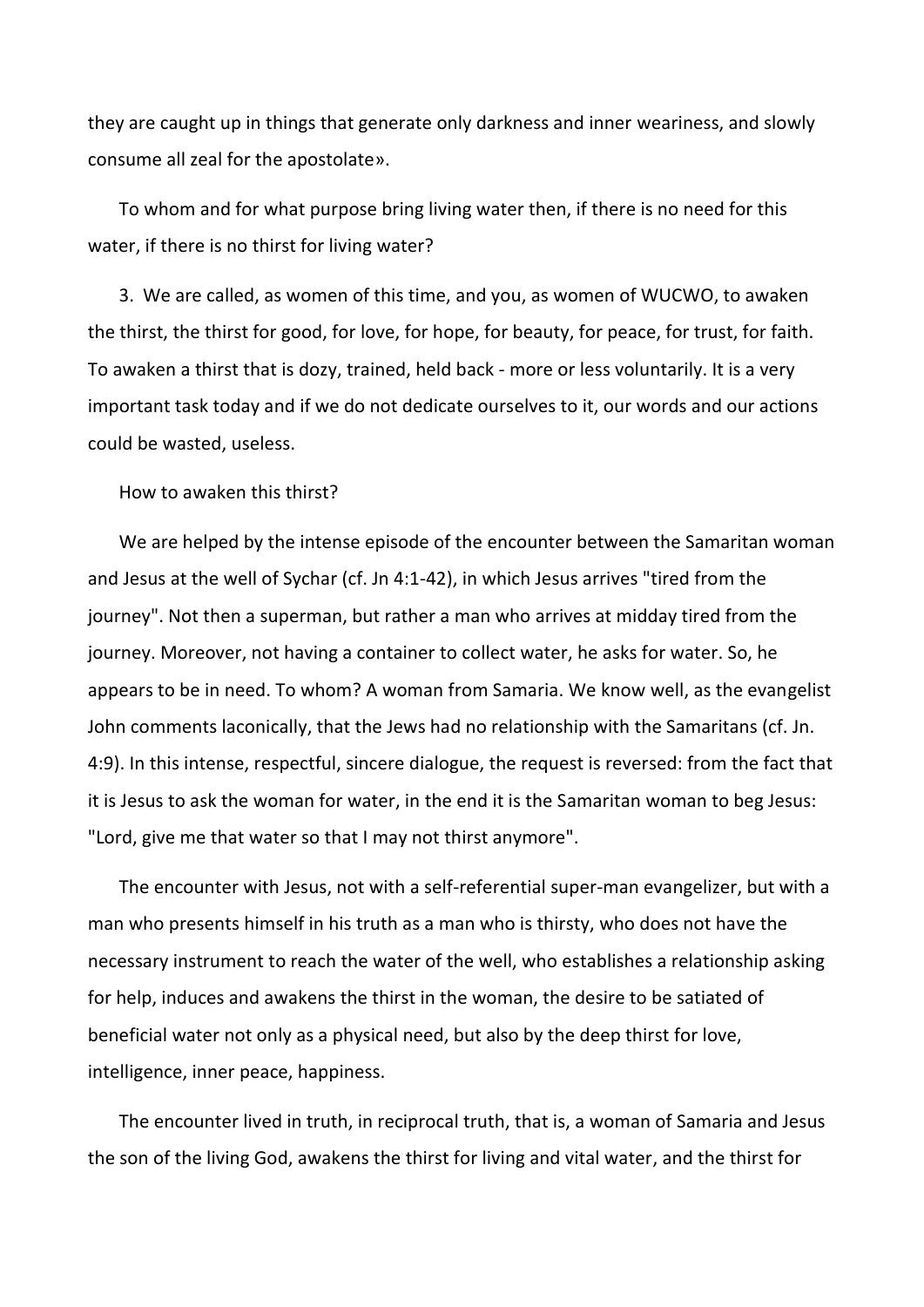water predisposes to receive a message that is beneficial not only for the moment but long term, deep down.

And we notice a further reflection that comes to us from this piece of John's Gospel: this encounter lived in truth produces a healthy concern, it is urgent to go and tell others, it produces the happiness of running, of drawing attention and spreading that experience.

As women who live immersed in their own time, in our personal, family, social, working realities, the most disparate in the various continents, we are called to awaken a thirst sometimes absent and to do so not in a self-referential way, announcing the fascination of ourselves - that as we know vanishes -, but to awaken the thirst in an encounter with our neighbour to whom we announce that the living water flows from the encounter with Jesus, the Lord of our life, the son of the living God<sup>3</sup>.

4.That is why you women of WUCWO, singularly and as a Union of aggregations of women recognized by the Holy See, are invited to awaken thirst, to announce that there is a "living water" which springs from an encounter and which constitutes a secret of life, of goodness and of peace in spite of the hardest challenges of each one's life: that is the commitment which has been entrusted to you as Church.

The apostolic exhortation *Evangelii gaudium* explains to us that this happens by virtue of Baptism, a force through which «every member of the People of God has become a missionary disciple (cf. Mt 28:19). Each of the baptized, whatever their function in the Church and the degree of enlightenment of their faith, is an evangelizing agent, and it would be inappropriate to think of a scheme of evangelization carried out by qualified actors where the rest of the faithful are only receptive to their actions. The new evangelization must involve a new protagonism of each one of the baptized [...]. If you have truly experienced the love of God that saves you, you don't need much preparation time to go out and announce it, you can't expect to be given many courses or long instructions. Every Christian is a missionary as long as he or she has met the love of God in Jesus Christ. We no longer say that we are "disciples" and "missionaries", we are always

 $\overline{a}$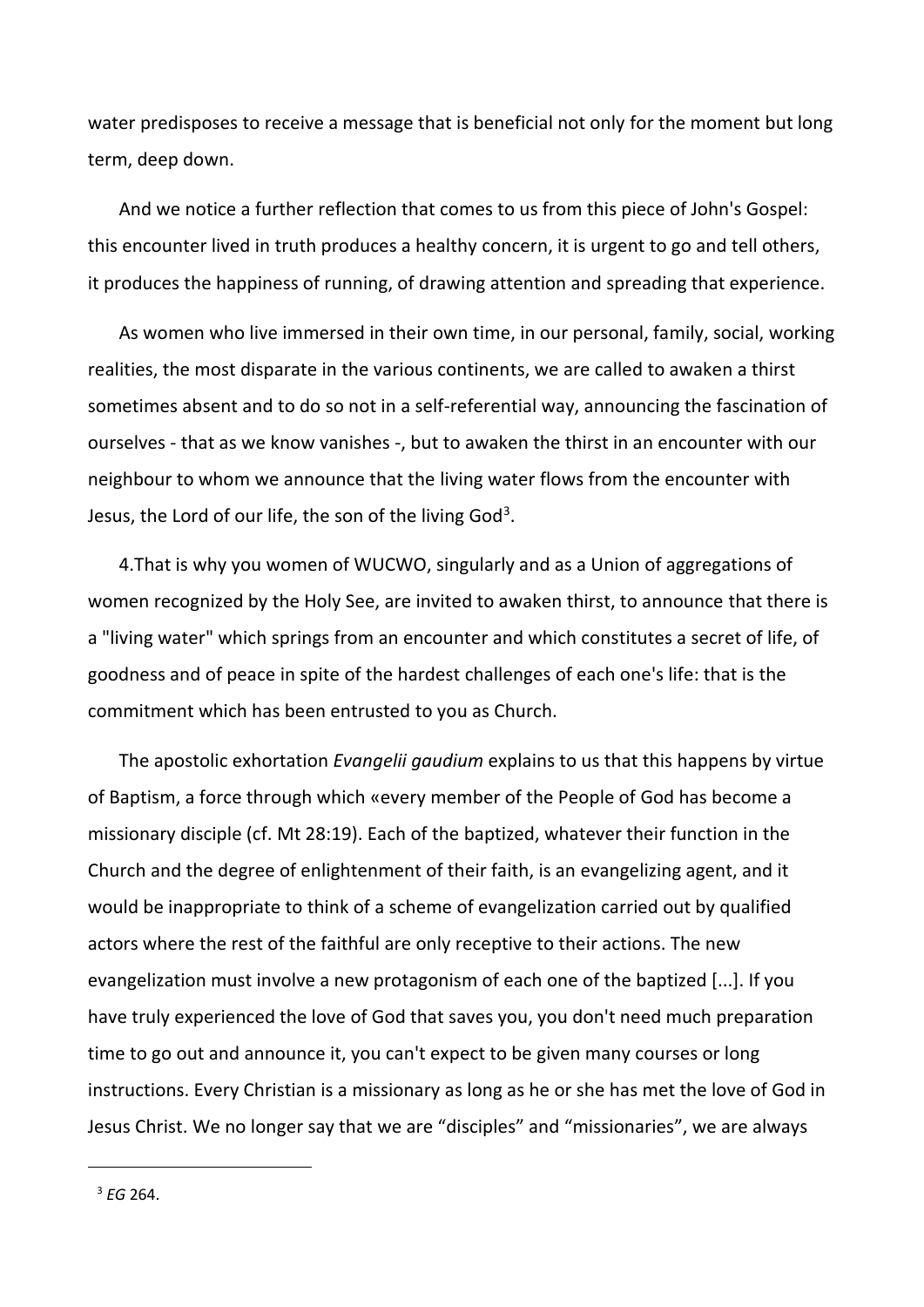"missionary disciples". If we are not convinced, let us look at the first disciples, who immediately after knowing the gaze of Jesus, went out to proclaim him joyfully: "We have found the Messiah". (Jn 1:41). The Samaritan woman, as soon as she left her dialogue with Jesus, became a missionary, and many Samaritans believed in Jesus "because of the word of the woman" (Jn 4:39) [...]. What are we waiting for? ».

What are we waiting for? All of you, women of WUCWO, all of us are called to awaken true thirst and to announce who can satiate it, who is the "living water", not a place, not a temple, but the encounter with the person of Jesus Christ who gives us his spirit.

In fact, following the urgency that led the Samaritan woman to speak of that encounter to her acquaintances, "many Samaritans in this city had believed in him because of the word of the woman".

It is interesting that Jesus, after hearing that many believed in him, stopped with them for two days: this shows us that the encounter narrated by the woman is available to all those who are thirsty. And John's suggestion is magnificent: the Samaritans say to the woman: "We no longer believe because of what you have said; we ourselves have heard him and we know that he is truly the Saviour of the world".

Therefore, she did not bind them to herself, but the recipients became believers because they had an encounter and experienced in themselves that Jesus gives them salvation.

To us women, as clearly expressed in EG, it has been entrusted to awaken the demand for "living water", with our particular feminine gifts, in the ecclesial and social realities in which we live: is described in the apostolic exhortation not as a marginal or supplementary women contribution, but as an "indispensable contribution" for the Church and for society<sup>4</sup>. Pope Francis specifies in this regard: «it is still necessary to extend the spaces for a more incisive feminine presence in the Church. Because "the feminine genius is necessary in all expressions of social life; therefore, the presence of women must be guaranteed also in the working environment" (Pontificio Consiglio della Giustizia e della

1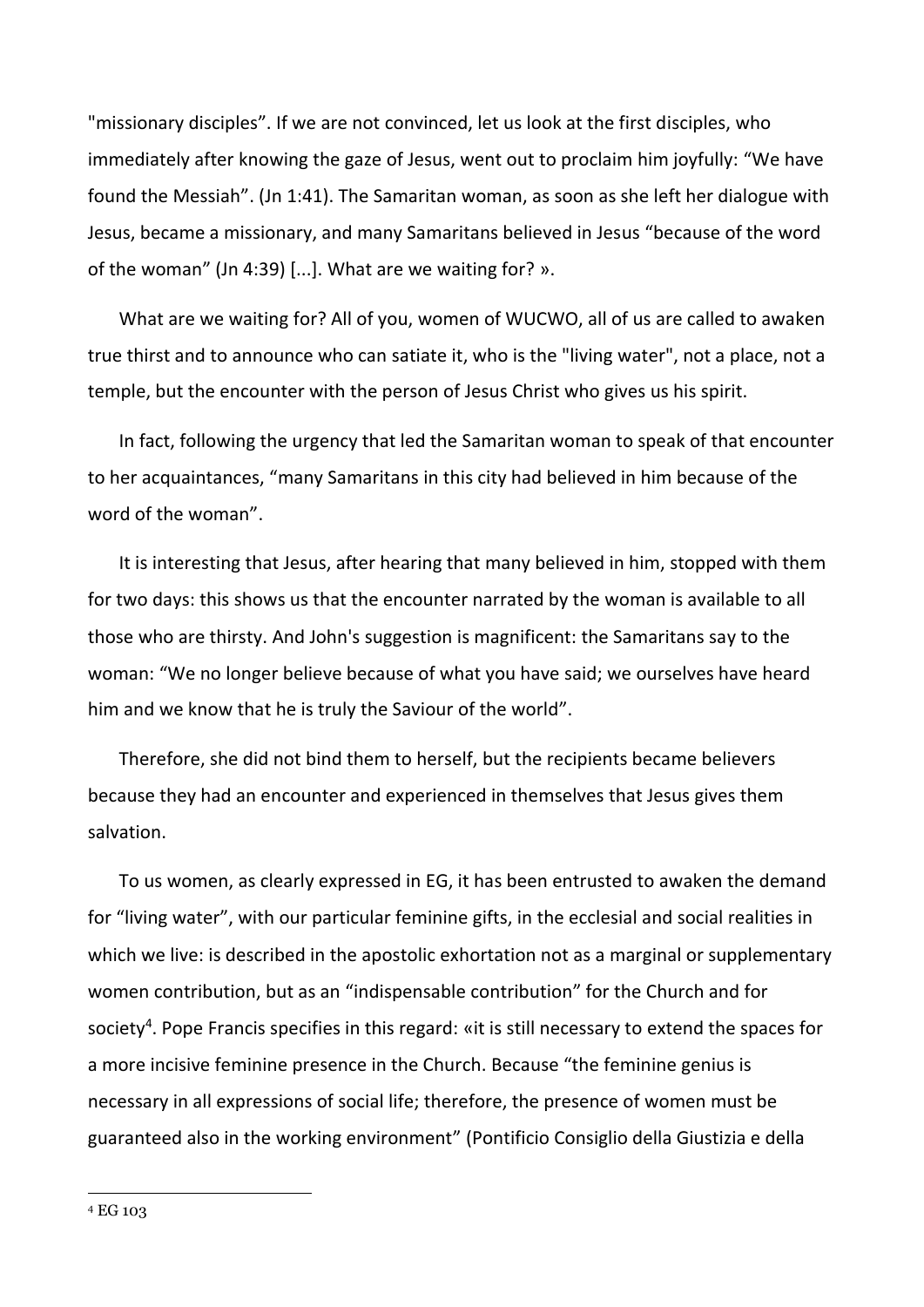Pace, Compendio della Dottrina Sociale della Chiesa, 295) and in the various places where important decisions are made, both in the Church and in social structures».

Aware, therefore, that you do not announce by yourselves, but a message of liberation that comes from the "living water" guaranteed by Jesus, that there shall be no shyness in you, but rather the necessary strength to announce the Gospel with audacity, with frankness "loudly and in every time and place, even against the tide [...] Jesus wants evangelizers who announce the Good News not only with words but above all with a life that has been transfigured in the presence of God"<sup>5</sup>.

5. Continuing with the other apostolic exhortation which you have asked me to work on, that is *Amoris letitia*, I limit myself, as I have done for EG, to taking some suggestion, in truth minimal regarding to what should be said of that magisterial document, hoping that in these minutes some indications containing a very dense mission entrusted by the Lord, by the Church to you women of the WUCWU, will suffice for us.

Rereading *Amoris letitia* on the perspective of this encounter with you, I have noticed in a particular way the attention given to women in how, repeatedly, their dignity is not respected: migrant women<sup>6</sup>, women who raise their children alone<sup>7</sup>, women whose rights are still denied at various levels, as you well know and as can be seen in the effective words of the number 54 of LA: "even though significant advances have been made in the recognition of women's rights and their participation in public life, in some countries much remains to be done to promote these rights. Unacceptable customs still need to be eliminated. I think particularly of the shameful ill-treatment to which women are sometimes subjected, domestic violence and various forms of enslavement which, rather than a show of masculine power, are craven acts of cowardice. The verbal, physical, and sexual violence that women endure in some marriages contradicts the very nature of the conjugal union. I think of the reprehensible genital mutilation of women practiced in some cultures, but also of their lack of equal access to dignified work and roles of decisionmaking. History is burdened by the excesses of patriarchal cultures that considered women

 $\overline{a}$ <sup>5</sup> *EG* 259

<sup>6</sup> AL 46

<sup>7</sup> AL 49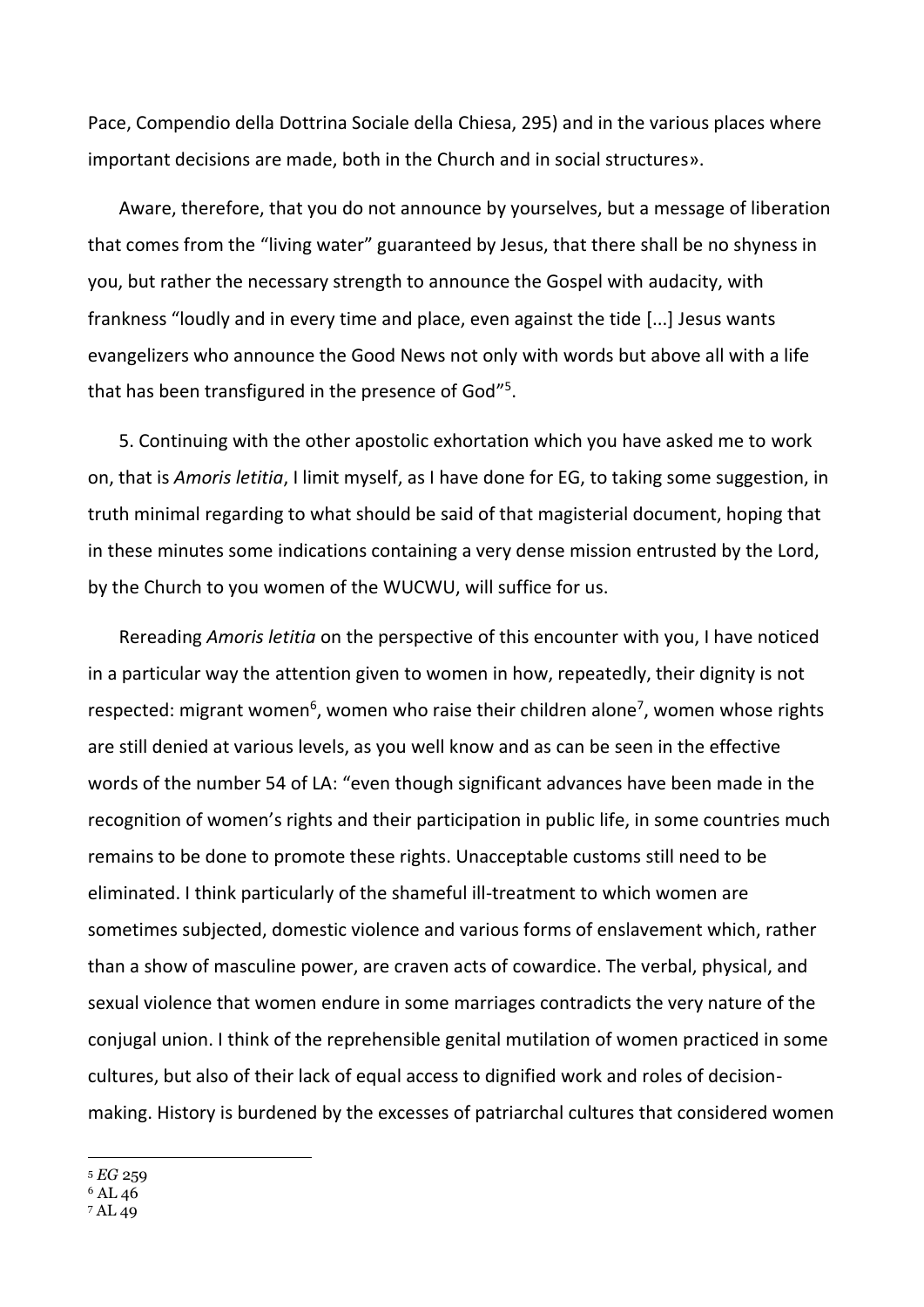inferior, yet in our own day, we cannot overlook the use of surrogate mothers and "the exploitation and commercialization of the female body in the current media culture" (Catechesi, 22 aprile 2015: L'Osservatore Romano, 23 aprile 2015, p. 7). There are those who believe that many of today's problems have arisen because of feminine emancipation. This argument, however, is not valid, "it is false, untrue, a form of male chauvinism" (Catechesi, 29 aprile 2015: L'Osservatore Romano, 30 aprile 2015, p. 8)" 8 .

In the face of such challenges, you women of WUCWO are sentinels called to recognize those injustices that mutilate the dignity of women and to discover concrete ways of improvement and valorisation. Its rescue must happen not only to repair justice by obtaining roles similar to those developed by men, but to give to humanity and to the world what is its own, that is, what has always been donated to it, the beauty and complementarity of man and woman. If we deny the contribution of women in all their dignity, we deprive ourselves of a enrichens inscribed on the human race, on the divine plan of love, and then we will have a monstrous, prevaricating and dehumanized society<sup>9</sup>.

Another crucial aspect that we must persevere is the protection of motherhood, not as a social conquest, but as it is indispensable for the well-being of our society: «The weakening of this maternal presence with its feminine qualities poses a grave risk to our world. [...]. In fact, "mothers are the strongest antidote to the spread of self-centred individualism… It is they who testify to the beauty of life". (Catechesi, 28 gennaio 2015: L'Osservatore Romano, 29 gennaio 2015, p. 8). Certainly, "a society without mothers would be dehumanized, for mothers are always, even in the worst of times, witnesses to tenderness, dedication and moral strength. Mothers often communicate the deepest meaning of religious practice in the first prayers and acts of devotion that their children learn... Without mothers, not only would there be no new faithful, but the faith itself would lose a good part of its simple and profound warmth" (Catechesi, 28 gennaio 2015: L'Osservatore Romano, 29 gennaio 2015, p. 8) ».<sup>10</sup>

 $\overline{a}$ 

<sup>8</sup> EG 54

<sup>9</sup> Cfr. AL 56

<sup>10</sup> Cfr. AL 173-174